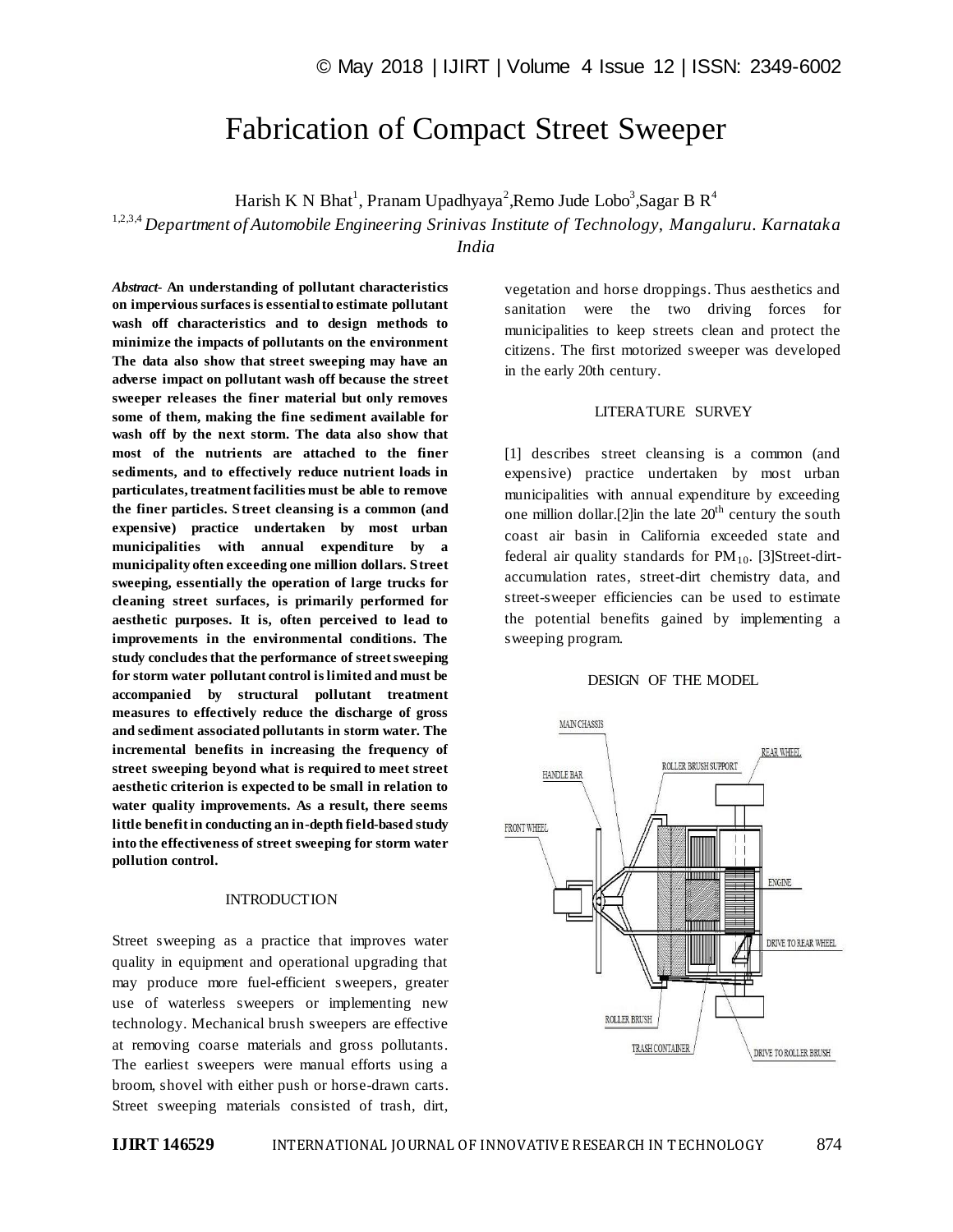

WORKING OF THE MODEL

The first mechanical street sweepers may have predated the automobile, but they would have relied on horse-drawn carts to move about the city. The street sweeper truck ushered in the use of horseless carriages (you might know them as cars) to move the street sweeper around town. As technology has improved and environmental concerns have become more important, street sweepers have become quieter, cleaner and more efficient. Some are even using alternative fuels as we continue on into the 21st century.

Uses of street sweepers have expanded along with the technology. City streets, construction sites, airport runways, never-ending parking lots -- if it's paved, it likely needs to be swept. There are portable little sweepers that can be towed to a work site and indoor versions that keep the cement floors of massive warehouses and industrial sites clean.Now that we know where they came from and how they're used, let's learn how street sweepers actually work. First, they take the broom and swish it left, then they swish it right. Nowadays vehicle looks like a cross between Zamboni machine and machine truck.

Conventional street sweepers have jets under their trucks that shoot water onto the street's surface to keep flying dust particles to a minimum, while spinning brushes scrub the dirt free from the streets and gutters. A cylindrical brush under the truck sweeps the debris onto a conveyor belt that leads to a storage container. Here in our model we use cylindrical brush beneath the vehicle frame. The roller brush is mounted ahead of trash container. We have use roller brushes instead of regenerative air or water to get the debris into the trash container. To reduce the cost we have not used vacuum which helps in moving debris to the trash container.

This model is smaller than the big street or highway sweepers and they can also be used in industrial sites and many other sites where cleaning up of particulate is important. This activity gives us a clue about how these machines like trucks or large vehicles could be noisy.

This is mainly because they are powered by a heavy equipment diesel grade motor and also because of hydraulic system used in this large vehicles and not to mention the vibrations because of brush spinning about greater revolutions. There is lot going on in small package with very little sound damping. This is greatly achieved due to less moving parts, low rpm engines, robust and compact design, and reduced use of hydraulic system. .

We call them street sweepers but the same mechanical surface cleaners can be customized to pick up just about any kind of debris from any surface. But in the present model we are greatly on particulate matter 10 ( $PM_{10}$ ) that are found in streets, avenues, alleys, parking lots and side roads. Sweepers can range in size from full trucks to portable towing machines. But we place this model somewhere in between these both. One cannot sweep at 100 km/hr and hence driving speed of our model will not be more than 10km/hr. By this we come to the section wherein we provide the drive from the engine to the roller brush assembly. Here we are taking two output from the engine, one for the drive to the rear wheels and another to the roller brush. The speed of the roller brush is multiplied using 14 teeth sprocket on the driving shaft that is the output shaft of the engine and 13 teeth sprocket on the driven shaft of the roller brush. This sprocket arrangement gives the 0.7% increase in the speed of the driven shaft to that of the driving shaft which is required for our model to work efficiently. The rotation of the roller brush is in clockwise direction similar to the rotation of the wheels

The trash container of dimensions 20\*20\*16 inches is placed behind the roller brush with the supporting frame at the bottom. The trash container has been designed in such a way that it has a scooping arrangement at the bottom of the container with the covering at the top of the brush. When the roller